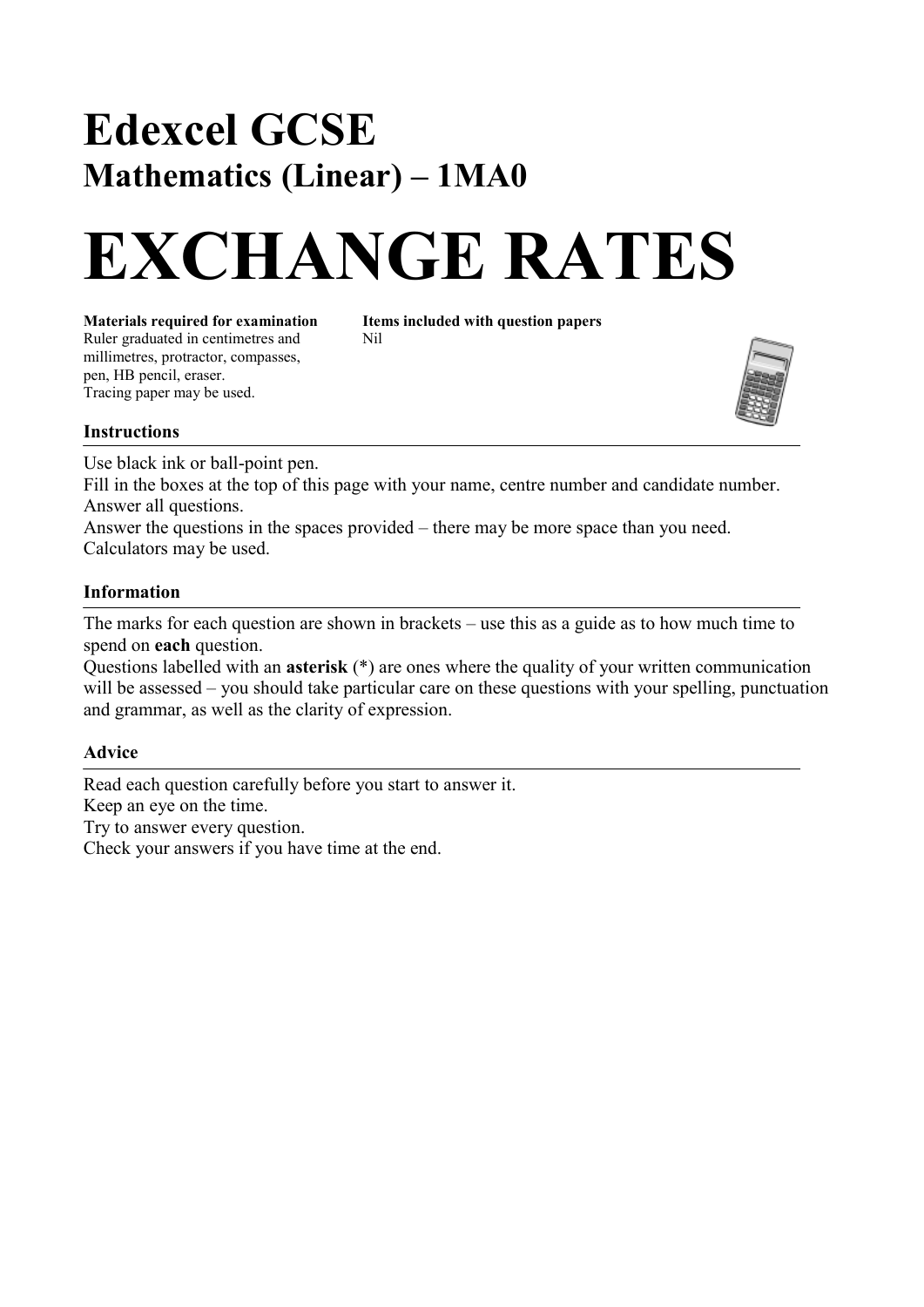| 1. | Jamie goes on holiday to Florida.<br>The exchange rate is $£1 = 1.70$ dollars. |                                                                                                                  |  |                  |  |  |
|----|--------------------------------------------------------------------------------|------------------------------------------------------------------------------------------------------------------|--|------------------|--|--|
|    | He changes £900 into dollars.                                                  |                                                                                                                  |  |                  |  |  |
|    | (a)                                                                            | How many dollars should he get?                                                                                  |  |                  |  |  |
|    |                                                                                |                                                                                                                  |  |                  |  |  |
|    |                                                                                |                                                                                                                  |  |                  |  |  |
|    |                                                                                |                                                                                                                  |  | (2)              |  |  |
|    |                                                                                | After his holiday Jamie changes 160 dollars back into pounds.<br>The exchange rate is still $£1 = 1.70$ dollars. |  |                  |  |  |
|    | (b)                                                                            | How much money should he get?<br>Give your answer to the nearest penny.                                          |  |                  |  |  |
|    |                                                                                |                                                                                                                  |  |                  |  |  |
|    |                                                                                |                                                                                                                  |  |                  |  |  |
|    |                                                                                |                                                                                                                  |  |                  |  |  |
|    |                                                                                |                                                                                                                  |  | (2)<br>(4 marks) |  |  |
| 2. |                                                                                | Tania went to Italy.<br>She changed £325 into euros $(\epsilon)$ .                                               |  |                  |  |  |
|    |                                                                                | The exchange rate was £1 = $€1.68$                                                                               |  |                  |  |  |
|    | (a)                                                                            | Change £325 into euros $(\epsilon)$ .                                                                            |  |                  |  |  |
|    |                                                                                |                                                                                                                  |  |                  |  |  |
|    |                                                                                |                                                                                                                  |  | (2)              |  |  |
|    | When she came home she changed $E117$ into pounds.                             |                                                                                                                  |  |                  |  |  |
|    |                                                                                | The new exchange rate was £1 = $€1.50$                                                                           |  |                  |  |  |
|    | (b)                                                                            | Change $€117$ into pounds.                                                                                       |  |                  |  |  |
|    |                                                                                |                                                                                                                  |  | (2)              |  |  |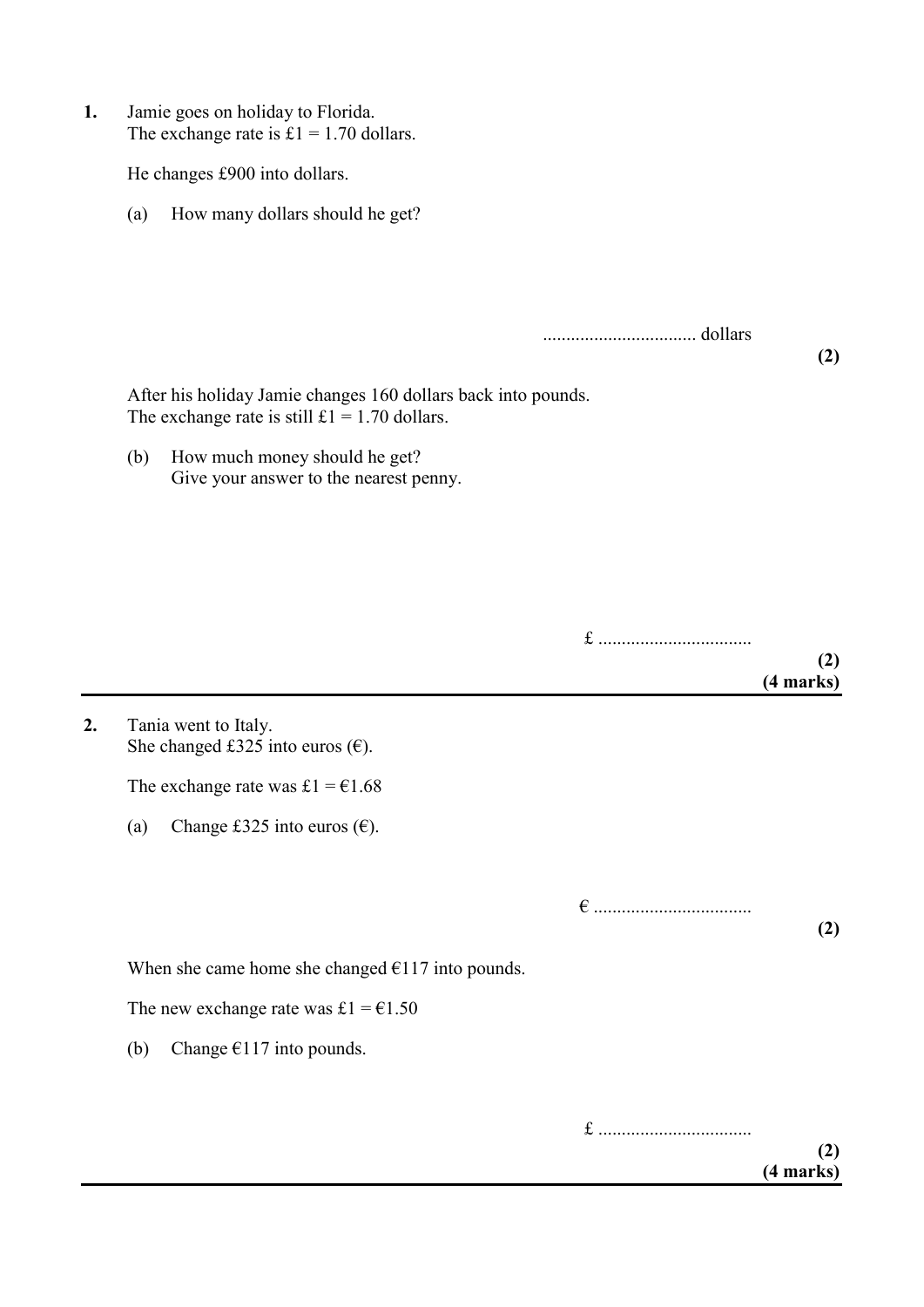| Menu          |        |
|---------------|--------|
| Hot dog       | \$5.10 |
| Chicken salad | \$4.50 |
| Hamburger     | \$3.80 |
| Pizza         | \$4.00 |

A British family are on holiday in San Francisco.

At a café they order 3 hot dogs and 1 chicken salad.

The exchange rate is  $£1 = $1.44$ Work out their **total** bill in pounds (£).

> $f$  ................... **(4 marks)**

**4.** A student bought a pair of sunglasses in the USA. He paid \$35.50 In England, an identical pair of sunglasses costs £26.99 The exchange rate is  $£1 = $1.42$ 

In which country were the sunglasses cheaper, and by how much? Show all your working.

**3.**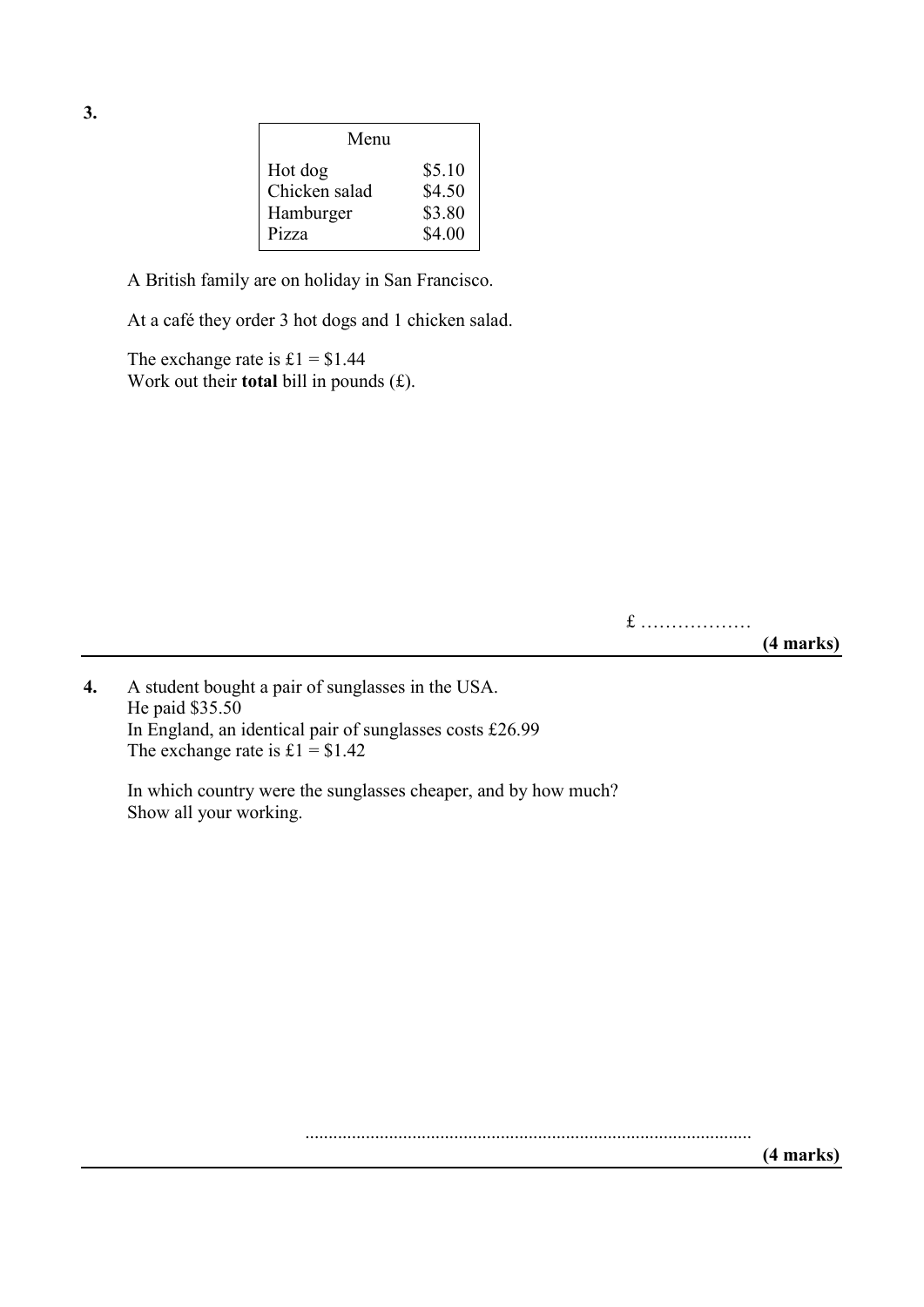**5.** Hugh went on holiday to Italy.

While on holiday, he went shopping. He bought a belt and a hat. The belt cost 25 euros. The hat cost 14 euros.

The exchange rate was  $£1 = 1.56$  euros.

Work out the total cost of the belt and the hat. Give the total cost in pounds.

£ ................................

**(4 marks)**

**6.** Linda is going on holiday to the Czech Republic. She needs to change some money into koruna.

She can only change her money into 100 koruna notes.

Linda only wants to change up to £200 into koruna. She wants as many 100 koruna notes as possible.

The exchange rate is  $£1 = 25.82$  koruna.

How many 100 koruna notes should she get?

..............................................

**(6 marks)**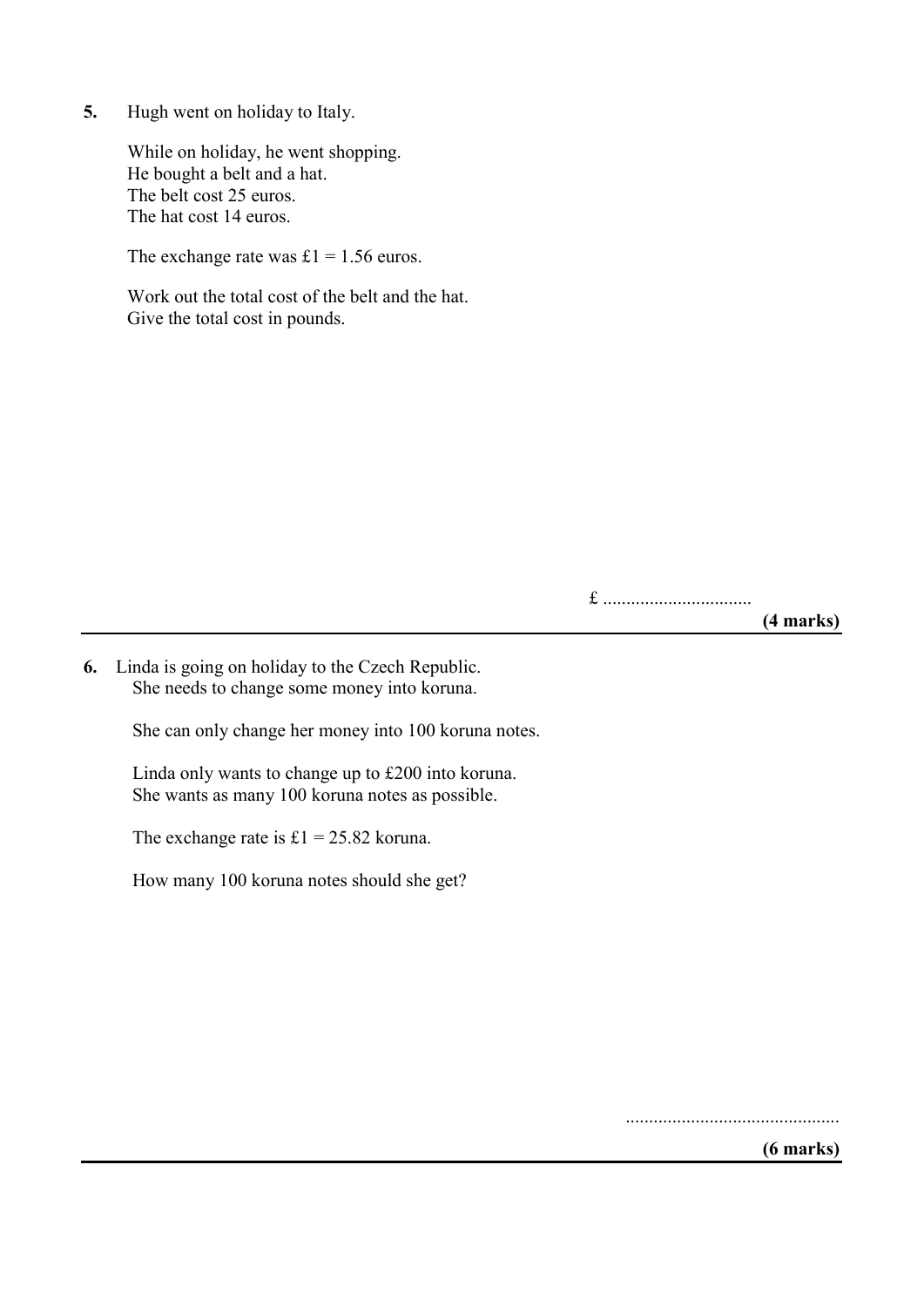**7.** Tim is travelling home from holiday by plane. He buys some food and drink on the plane.

| <b>Price List</b>                     |       |  |  |
|---------------------------------------|-------|--|--|
| Cheese Roll                           | £3.50 |  |  |
| Crisps                                | £1 20 |  |  |
| Chocolate bar                         | £1.30 |  |  |
| Coffee                                | £2.50 |  |  |
| Tea                                   | £2.00 |  |  |
| Orange Juice                          | £2.20 |  |  |
| Exchange rate $\pounds1 = 1.25$ euros |       |  |  |

Tim buys two cheese rolls, a coffee and an orange juice.

He pays part of the cost with a 10 euro note. He pays the rest of the cost in pounds  $(f)$ .

How much does Tim pay in pounds?

£ .......................................................................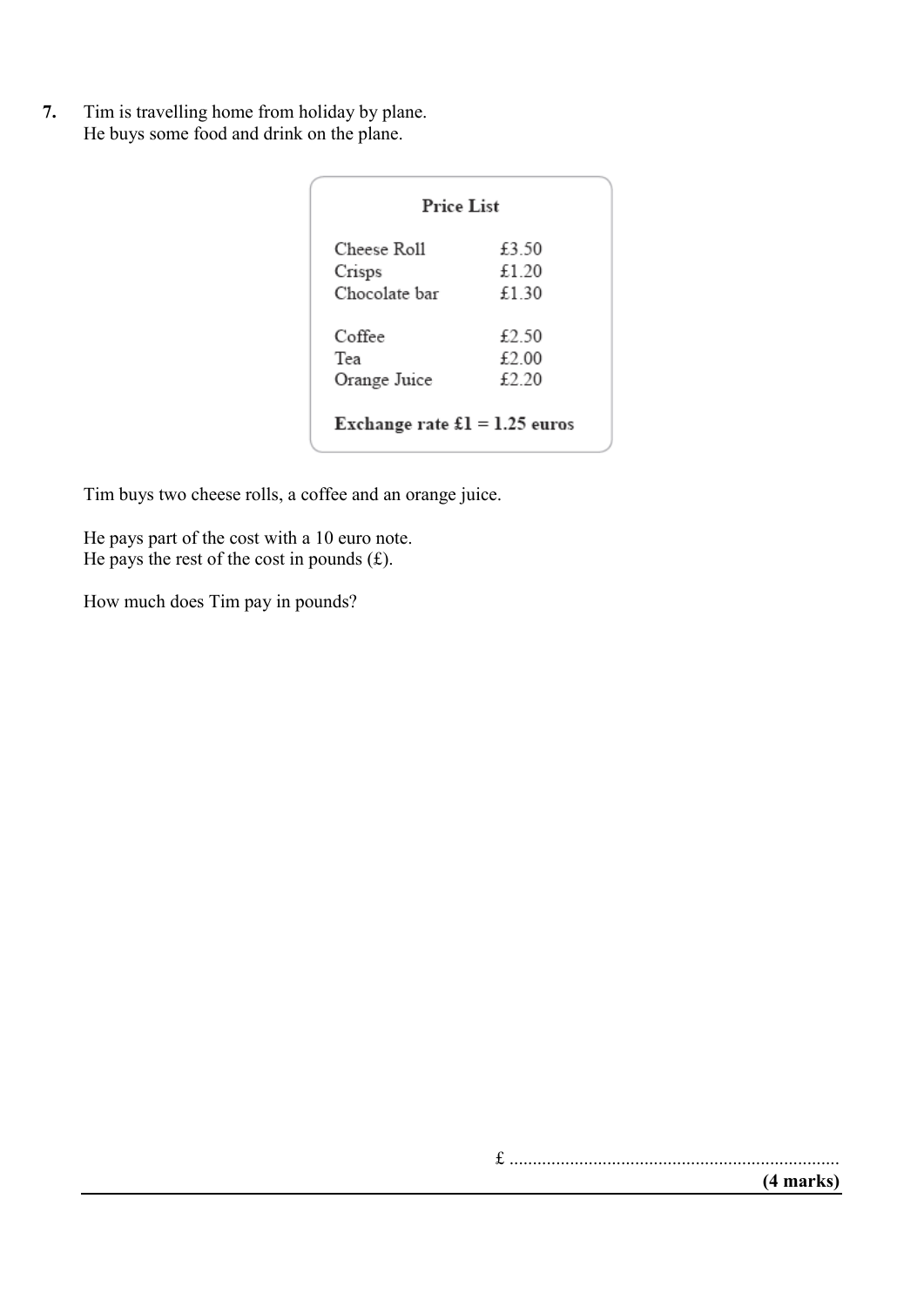**8.** Esther went to France.

She changed £300 into Euros ( $\epsilon$ ). The exchange rate was £1 =  $\epsilon$ 1.25

(a) How many Euros did she get?

¼

**(2)**

Esther went shopping in France. She bought

> 2 necklaces for €2.60 each 1 hat for  $6.40$ 1 bag for  $\epsilon$ 9.80

The exchange rate was £1 =  $€1.25$ 

(b) Work out her **total** bill in pounds (£).

£ .................................. **(4) (6 marks)**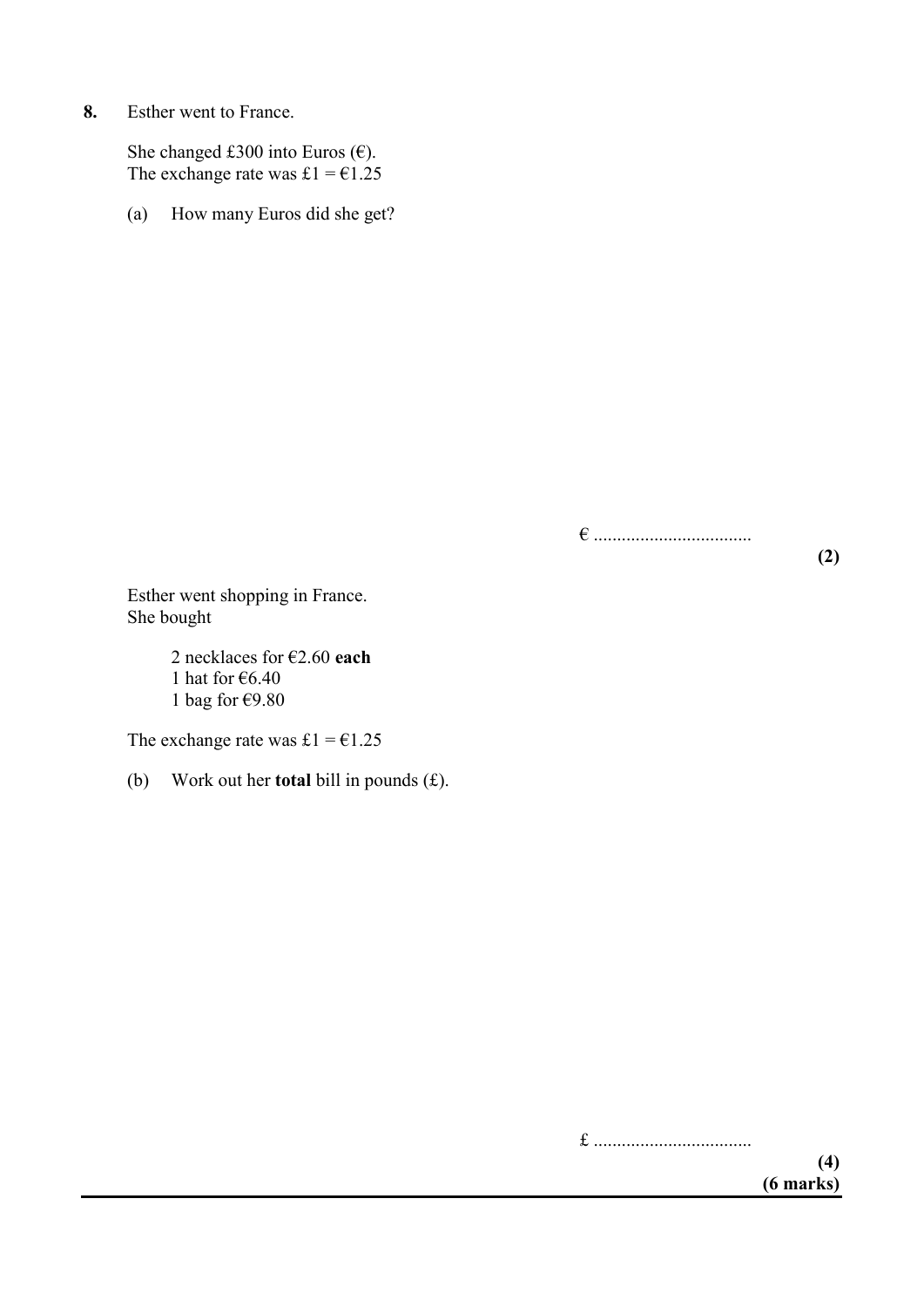**9.** Rosie and Jim are going on holiday to the USA. Jim changes £350 into dollars (\$).

The exchange rate is  $£1 = $1.34$ 

(a) Work out how many dollars (\$) Jim gets.

In the USA Rosie sees some jeans costing \$67

In London the same make of jeans costs £47.50

The exchange rate is still  $\text{\pounds}1 = \text{\pounds}1.34$ 

(b) Work out the difference between the cost of the jeans in the USA and in London. Give your answer in pounds  $(f)$ .



£ .................................. **(3)**

\$ ..................................

**(2)**

**(5 marks)**